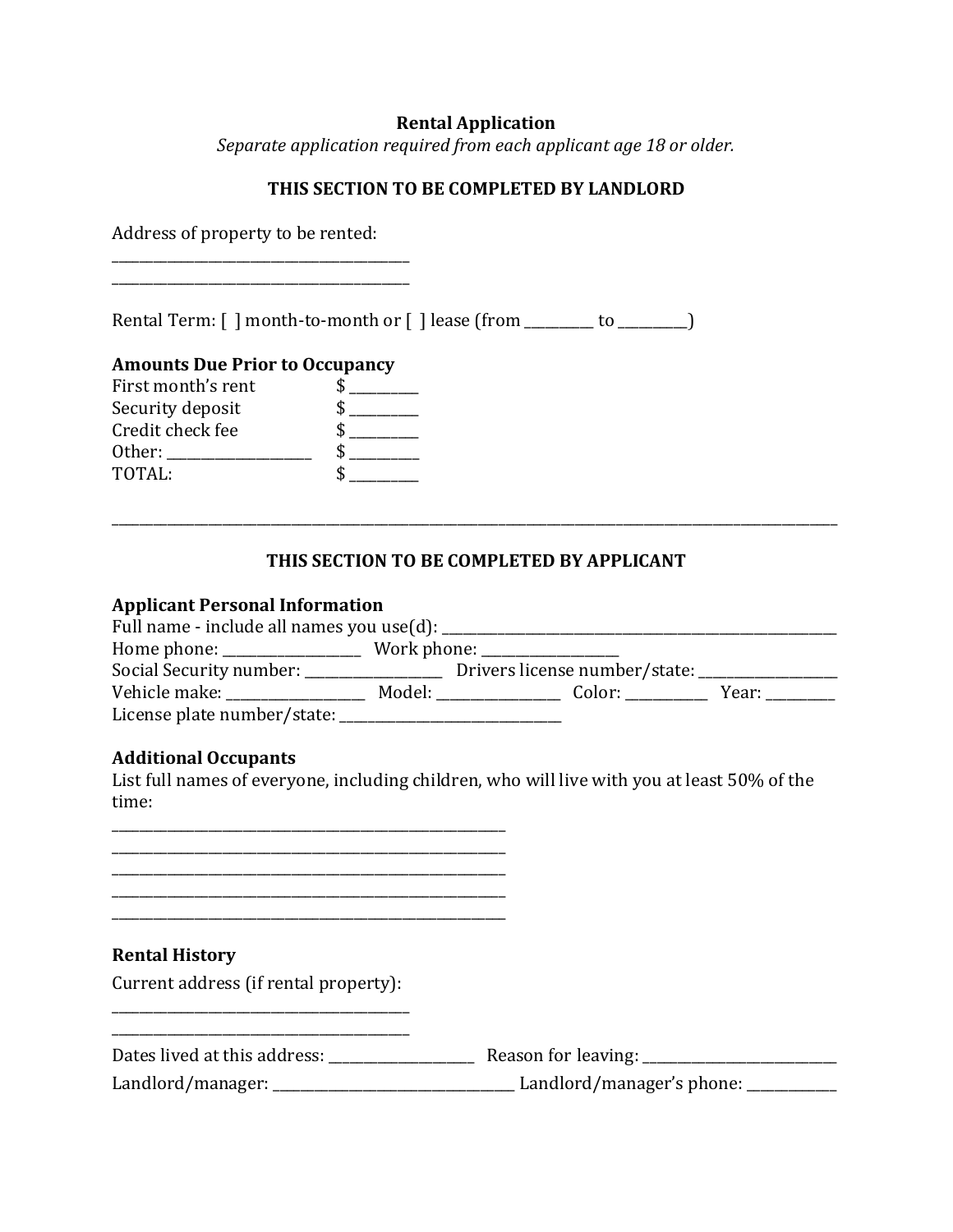| Previous address (if rental property):                                                                   |                                                                                                      |
|----------------------------------------------------------------------------------------------------------|------------------------------------------------------------------------------------------------------|
|                                                                                                          |                                                                                                      |
|                                                                                                          |                                                                                                      |
| Previous address (if rental property):<br><u> 1989 - Johann Barbara, margaret eta idazlea (h. 1989).</u> |                                                                                                      |
|                                                                                                          |                                                                                                      |
|                                                                                                          |                                                                                                      |
| <b>Employment History</b>                                                                                |                                                                                                      |
|                                                                                                          |                                                                                                      |
| Address:                                                                                                 |                                                                                                      |
|                                                                                                          |                                                                                                      |
|                                                                                                          |                                                                                                      |
|                                                                                                          |                                                                                                      |
|                                                                                                          |                                                                                                      |
| Address:                                                                                                 |                                                                                                      |
|                                                                                                          |                                                                                                      |
|                                                                                                          |                                                                                                      |
|                                                                                                          | Dates employed at this job: _______ to _________ Position or title: ________________________________ |
| <b>Income</b>                                                                                            |                                                                                                      |
| Gross monthly employment income (before deductions): \$                                                  |                                                                                                      |
| Average monthly amounts of other income (specify sources): \$                                            |                                                                                                      |
|                                                                                                          |                                                                                                      |

Total Income: \$ \_\_\_\_\_\_\_\_\_\_\_\_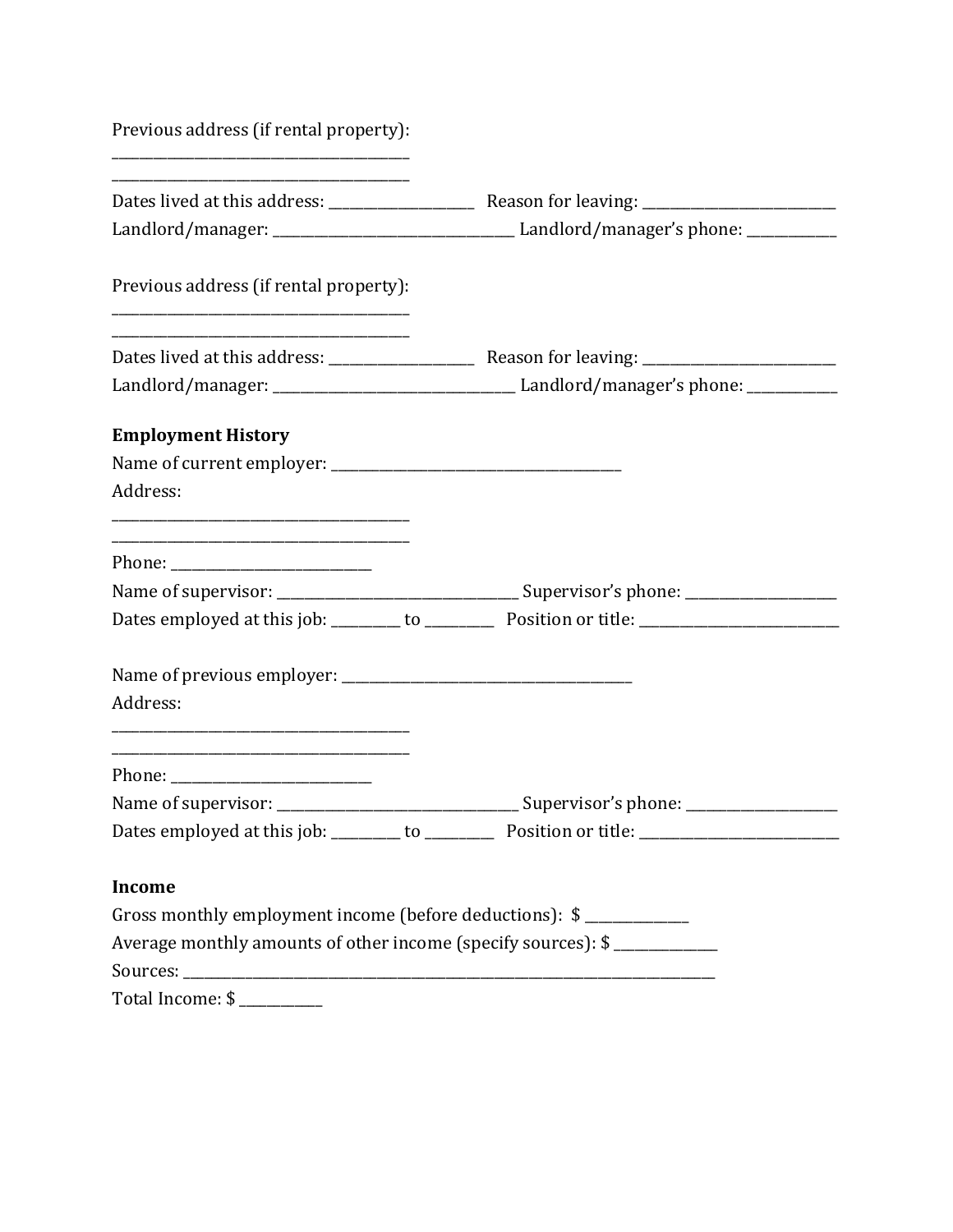## **Credit and Financial Information**

### *Bank/Financial Accounts:*

|                                 | Account Number Bank/Institution Branch |  |
|---------------------------------|----------------------------------------|--|
| Savings account:                |                                        |  |
|                                 |                                        |  |
| Checking account:               |                                        |  |
| Certificate of deposit account: |                                        |  |
|                                 |                                        |  |
|                                 |                                        |  |
|                                 |                                        |  |
|                                 |                                        |  |

# *Credit Accounts & Loans (Auto loan, Visa, etc.):*

|                          | Account<br>Number | Name of<br>Creditor | Amount<br>Owed | Monthly<br>Payment |
|--------------------------|-------------------|---------------------|----------------|--------------------|
| Credit card:             |                   |                     |                |                    |
| Credit card:             |                   |                     |                |                    |
| Loan (specify type):     |                   |                     |                |                    |
| Other major obligations: |                   |                     |                |                    |

### **Miscellaneous**

Describe the number and type of pets (if any) you want to have in the rental property:

\_\_\_\_\_\_\_\_\_\_\_\_\_\_\_\_\_\_\_\_\_\_\_\_\_\_\_\_\_\_\_\_\_\_\_\_\_\_\_\_\_\_\_\_\_\_\_\_\_\_\_\_\_\_\_\_\_\_\_\_\_\_\_\_\_\_\_\_\_\_\_\_\_\_\_\_\_\_

\_\_\_\_\_\_\_\_\_\_\_\_\_\_\_\_\_\_\_\_\_\_\_\_\_\_\_\_\_\_\_\_\_\_\_\_\_\_\_\_\_\_\_\_\_\_\_\_\_\_\_\_\_\_\_\_\_\_\_\_\_\_\_\_\_\_\_\_\_\_\_\_\_\_\_\_\_\_

\_\_\_\_\_\_\_\_\_\_\_\_\_\_\_\_\_\_\_\_\_\_\_\_\_\_\_\_\_\_\_\_\_\_\_\_\_\_\_\_\_\_\_\_\_\_\_\_\_\_\_

\_\_\_\_\_\_\_\_\_\_\_\_\_\_\_\_\_\_\_\_\_\_\_\_\_\_\_\_\_\_\_\_\_\_\_\_\_\_\_\_\_\_\_\_\_\_\_\_\_\_\_\_\_\_\_\_\_\_\_\_\_\_\_\_\_\_\_\_\_\_\_\_\_\_\_\_\_\_\_\_\_\_\_\_

Describe the water-filled furniture (if any) you want to have in the rental property:

| Do you smoke? $\lceil \cdot \rceil$ yes $\lceil \cdot \rceil$ no                                                                                      |  |  |
|-------------------------------------------------------------------------------------------------------------------------------------------------------|--|--|
| Have you ever: Filed for bankruptcy? $\lceil \cdot \rceil$ yes $\lceil \cdot \rceil$ no Been sued? $\lceil \cdot \rceil$ yes $\lceil \cdot \rceil$ no |  |  |
| Been evicted? $\lceil \cdot \rceil$ yes $\lceil \cdot \rceil$ no Been convicted of a crime? $\lceil \cdot \rceil$ yes $\lceil \cdot \rceil$ no        |  |  |
| Explain any "yes" answers from above:                                                                                                                 |  |  |

\_\_\_\_\_\_\_\_\_\_\_\_\_\_\_\_\_\_\_\_\_\_\_\_\_\_\_\_\_\_\_\_\_\_\_\_\_\_\_\_\_\_\_\_\_\_\_\_\_\_\_\_\_\_\_\_\_\_\_\_\_\_\_\_\_\_\_\_\_\_\_\_\_\_\_\_\_\_\_\_\_\_\_\_\_\_\_\_\_\_\_\_\_\_\_\_\_\_\_\_\_\_\_\_